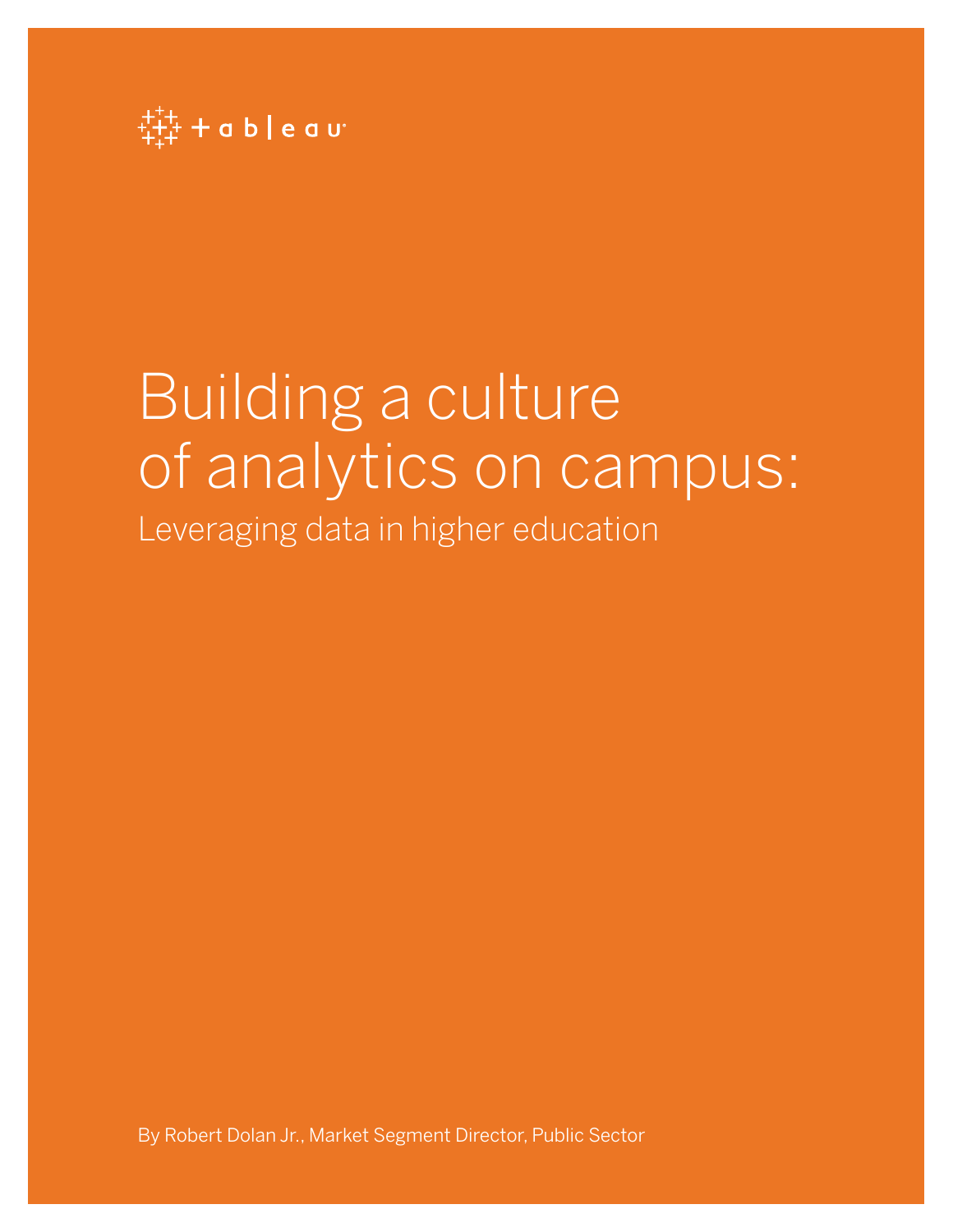# Change isn't coming. It's here.

In a time when data-driven decision-making is expanding on university campuses, administrative needs and business systems are constantly shifting. University leaders and educators contend with managing student success and improving graduation rates, advancing research, attracting donors, and cultivating fiscal responsibility with greater transparency.

As a result of changing priorities from the institution, IT teams often struggle to balance the increasing demands for information with the need for data governance. That's why a culture of self-service analytics starts with a scalable, secure data infrastructure. With this foundation, educators and administrators can explore their own data without the risk—paving the way for further collaboration and innovation.

# Table of contents

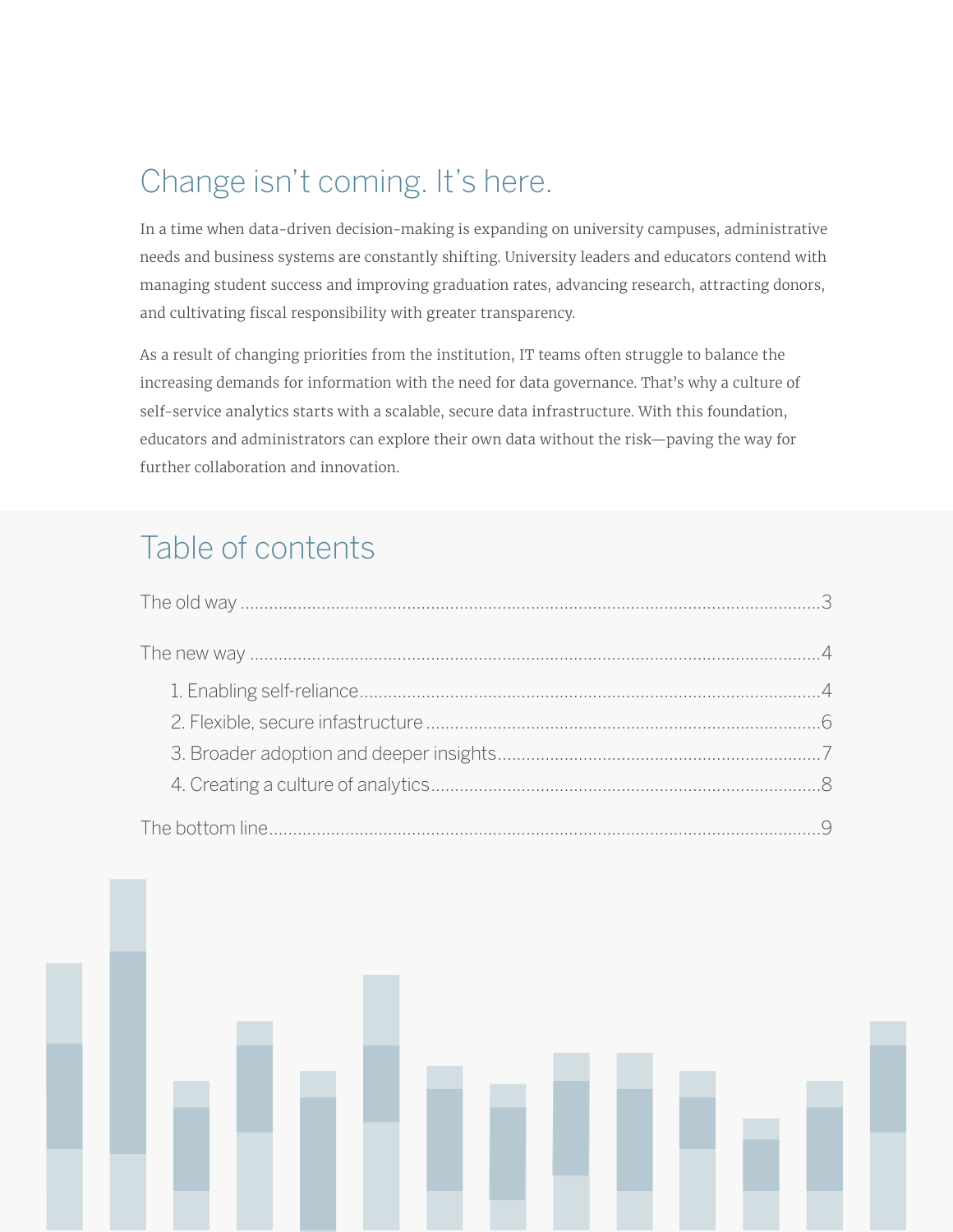# The old way

People within educational organizations have traditionally gained data insights through static reports generated from enterprise applications and business intelligence tools. IT spends dozens of hours churning out reports that often lead to more questions and ultimately, a long and inefficient reporting queue. As a result, "[shadow IT"](https://www.tableau.com/about/blog/2017/7/5-reasons-rethink-your-governance-strategy-73566) emerges with people relying on inaccurate, ungoverned data for faster decision making.

This "traditional BI" process is complex, inflexible, and time-consuming—and the repetitive processes restricts IT from focusing on more strategic tasks.

With increasing data volumes and limited IT resources, this model is no longer sustainable for organizations looking to make the most of their data.

It used to be that we couldn't even put all of the data into one visualization or one spreadsheet because it would completely go off of the screen…We can now answer almost any enrollment question over the past seventeen years with a few clicks of a mouse. This sort of thing generates a lot of interest within the university and causes people to ask interesting questions, allowing staff to save time by sending people to do their own self-service.

> —JON BOECKENSTEDT, ASSOCIATE VICE PRESIDENT ENROLLMENT POLICY & PLANNING DEPAUL UNIVERSITY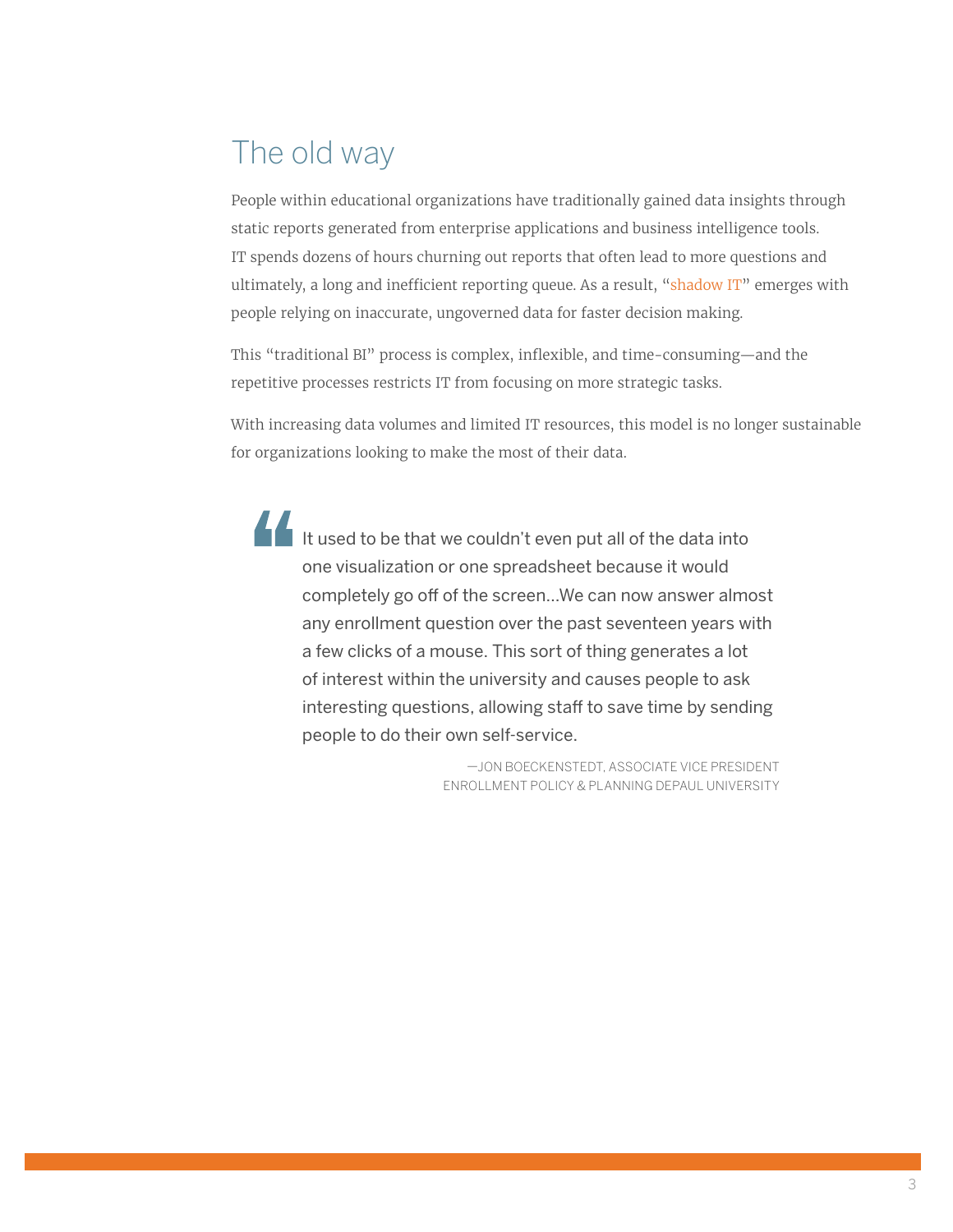## The new way

A new generation of data technologists are emerging, moving beyond traditional BI frameworks and empowering individuals to explore their own data. This yields faster, more insightful decisions that benefit both students and the institution. It also allows IT leaders to return their focus to their central task of maintaining a secure and reliable data infrastructure.

Many campuses have already adopted a self-service model. But even with new datadriven decision-making framework, universities sometimes fall short in their analytics strategies.

#### New approaches demand a new methodology

Proven deployment methods adapt quickly to changing requirements. These methods allow IT and university employees across all departments to work together as partners.

The four attributes of the new way to approach higher education analytics are:

- 1. Enabling Self-Reliance
- 2 Flexible, Secure Infrastructure
- 3. Broader Adoption and Deeper Insights
- 4. Creating a Culture of Analytics

## Enabling self-reliance

A business analytics platform should empower people of all skillsets to explore their data. The iterative nature of self-service analytics yields huge dividends for individual administrators, educators, and student outcomes, increasing productivity across an organization.

The self-service analytics model is most successful when user-generated dashboards run on top of an IT-managed infrastructure. The IT team can ensure data accuracy while maintaining and protecting the privacy of data assets.

The University of Washington (UW) has rich data sets with more than five billion records, 36 databases, and seven SSAS cubes. The school generates more than 300 reports to fuel thousands of daily decisions within its network. For UW, dated, basic reporting tools were simply not enough to truly harness the power of the data at scale.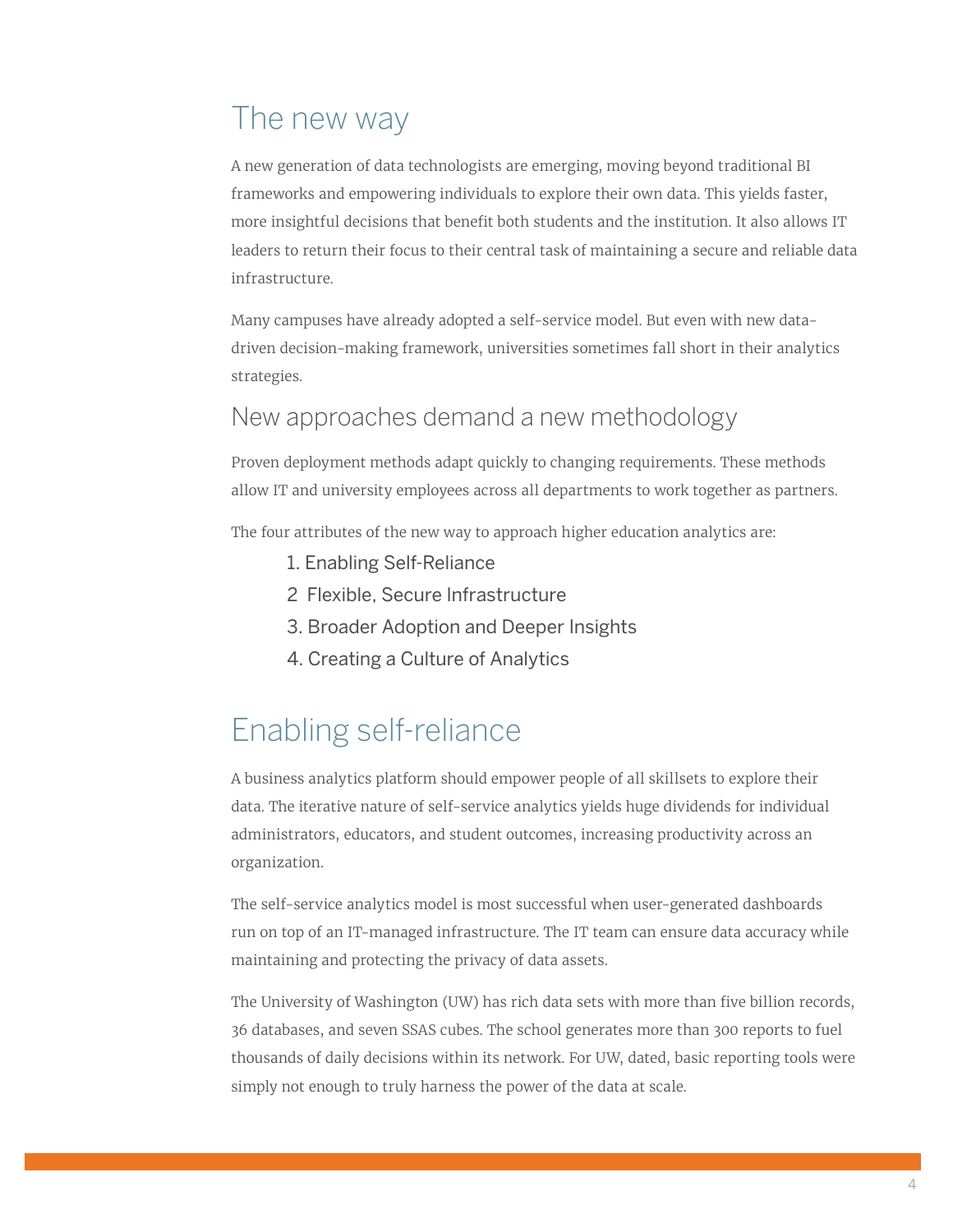At the time, Bart Pietrzak, Senior Technology Manager at UW, saw an immediate need for self-service data discovery. Pietrzak recognized the critical role for the UW IT leaders.

UW Profiles is a portal accessed with single [sign-on where users can](https://tc14.tableau.com/schedule/content/599)  choose from specific sets of dashboards to ask and answer their own questions.

Within the portal, users can tag favorite dashboards and read detailed overviews of each visualization. They can also interact with the dashboard, drill down with filters, leave user feedback, and even vote on new ideas.

"Our main job on campus is to bring the data from all the systems, integrate this data to make it easier for consumption, and then deliver it through the BI platforms that we've had for some time," Pietrzak said.

UW wanted to have greater self-service. UW needed to foster collaboration. "Collaboration for us means a lot of different things—we've got three campuses, seven medical centers, we work with partners—we want to have a way to share data across the enterprise. We want to promote and continue what our leadership started, which is data-driven culture. We want to focus on enabling analysts, not developers. We want people to be empowered to use the tool to start interacting with data," he said.

 UW is primarily a Microsoft shop. The school uses an SQL server to store and manage data, T-SQL and integration services for ETL, reporting services for reports, and analysis services for cubes. As you can imagine, Excel and Access are widely used on campus.

"We really did not want to replace any of the existing tools that we have at UW. We wanted to expand and provide what we were lacking, which is really a [visual analytics] tool that became essential for ad hoc analysis and ease of use," Pietrzak said.



Watch to learn more about how DePaul University democratized their data for better insights.

The office of planning and budgeting was responsible for creating the dashboards. UW IT was responsible for implementation and technical solution in terms of data. This was different from what we've done in the past because we specifically wanted the business users to interact with the data and use the dashboards. Not IT. They know what they want,"

> — BART PIETRZAK, SENIOR TECHNOLOGY MANAGER THE UNIVERSITY OF WASHINGTON

In the fall of 2012, the university launched a program called UW Profiles in an effort to empower administrators to see, understand, and make better decisions with student data. UW Profiles is a set of 23 dashboards that visualize data about student enrollment per quarter, number of degrees granted every year, retention, and graduation rates.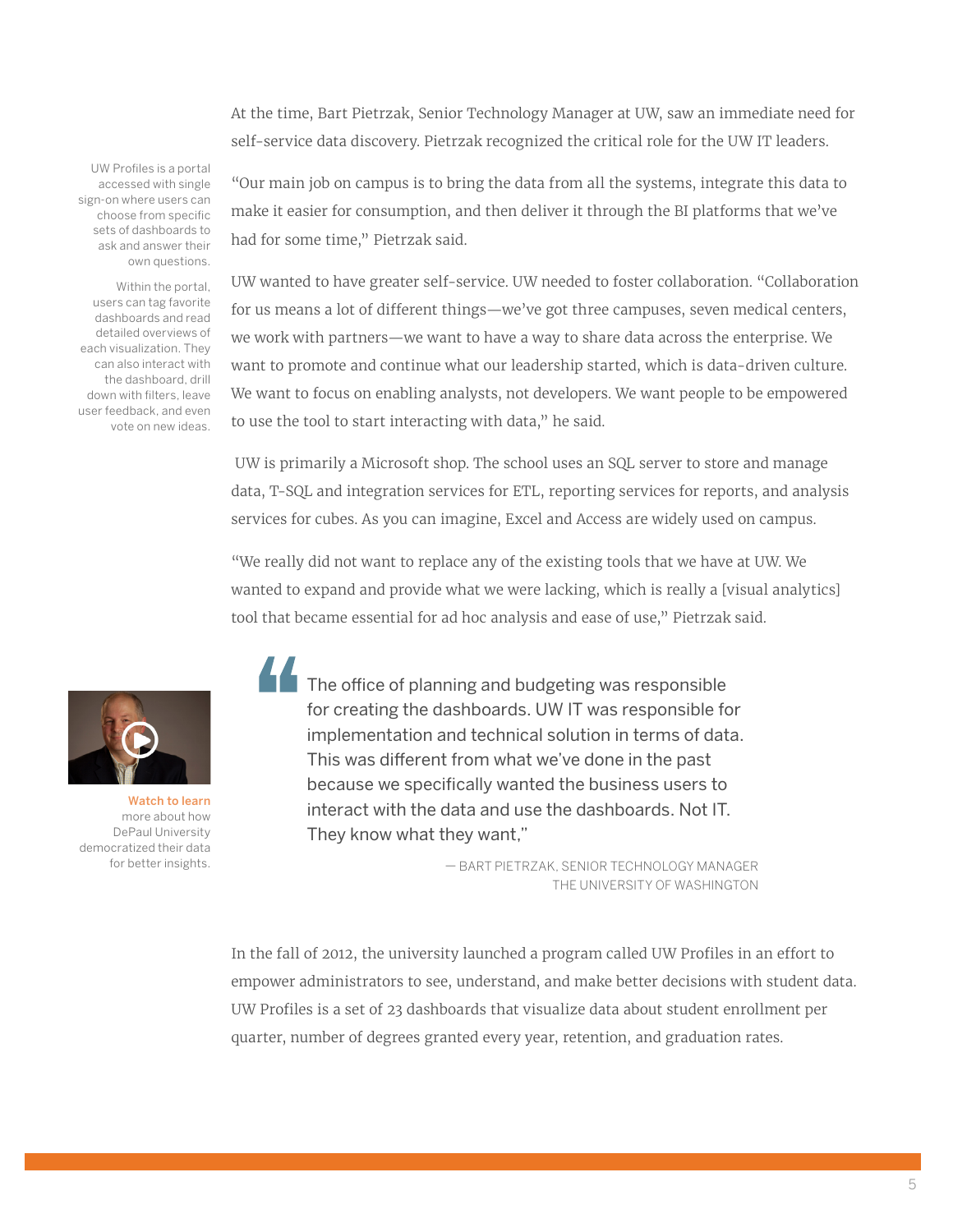

The University of Washington has one of the largest higher education self-service analytics installations in the world. Watch this presentation to learn how UW IT leadership partnered with departments to deploy enterprise selfservice analytics. Hear about their journey from charter to pilot, [with approvals, roll out,](https://tc14.tableau.com/schedule/content/599)  training and ultimately institutional change.

This idea came from the office of planning and budgeting, but the team relied on a partnership with IT leaders for execution.

 "The office of planning and budgeting was responsible for creating the dashboards. UW IT was responsible for implementation and technical solution in terms of data. This was different from what we've done in the past because we specifically wanted the business users to interact with the data and use the dashboards, not IT. They know what they want," Pietrzak said.

The best way to build adoption is to make the transition easy for users. UW's portal is integrated with single sign-on solution, and users don't have to rely on IT to find their answers. It is all made possible by what administrators and educators don't see: the data sources that have been set up and managed by IT. This is a key concept: to make the most of a self-service analytics strategy, users need to be able to access data.

#### Flexible, secure infrastructure

An [analytics platform](https://www.tableau.com/learn/whitepapers/evaluation-guide-how-choose-right-modern-bi-analytics-platform) needs to support all stages and phases of growth. This starts with security and governance capabilities that help scale self-service analytics without the risk. The platform should also be flexible enough to meet existing and changing requirements.

The foundation phase involves building the processes, organizational structures, and technical infrastructures to support scalability and broad adoption without sacrificing data quality. Data governance is not just about security; it is also about making sure data is accurate, available, and audited:

- Accurate: Any analysis or visualization is meaningless unless people are working with current data drawn from approved and managed sources.
- Available: Data must be democratized, open to everyone under specific guidelines. Not everyone needs access to all the data. For example, analysts may have access to all underlying data sets, while some roles may only have access to high-level dashboard views.
- Audited: Most organizational data, especially at universities, has some level of confidentially. And it is important, and often legally required, to keep a full record of who has had access to data and at what level.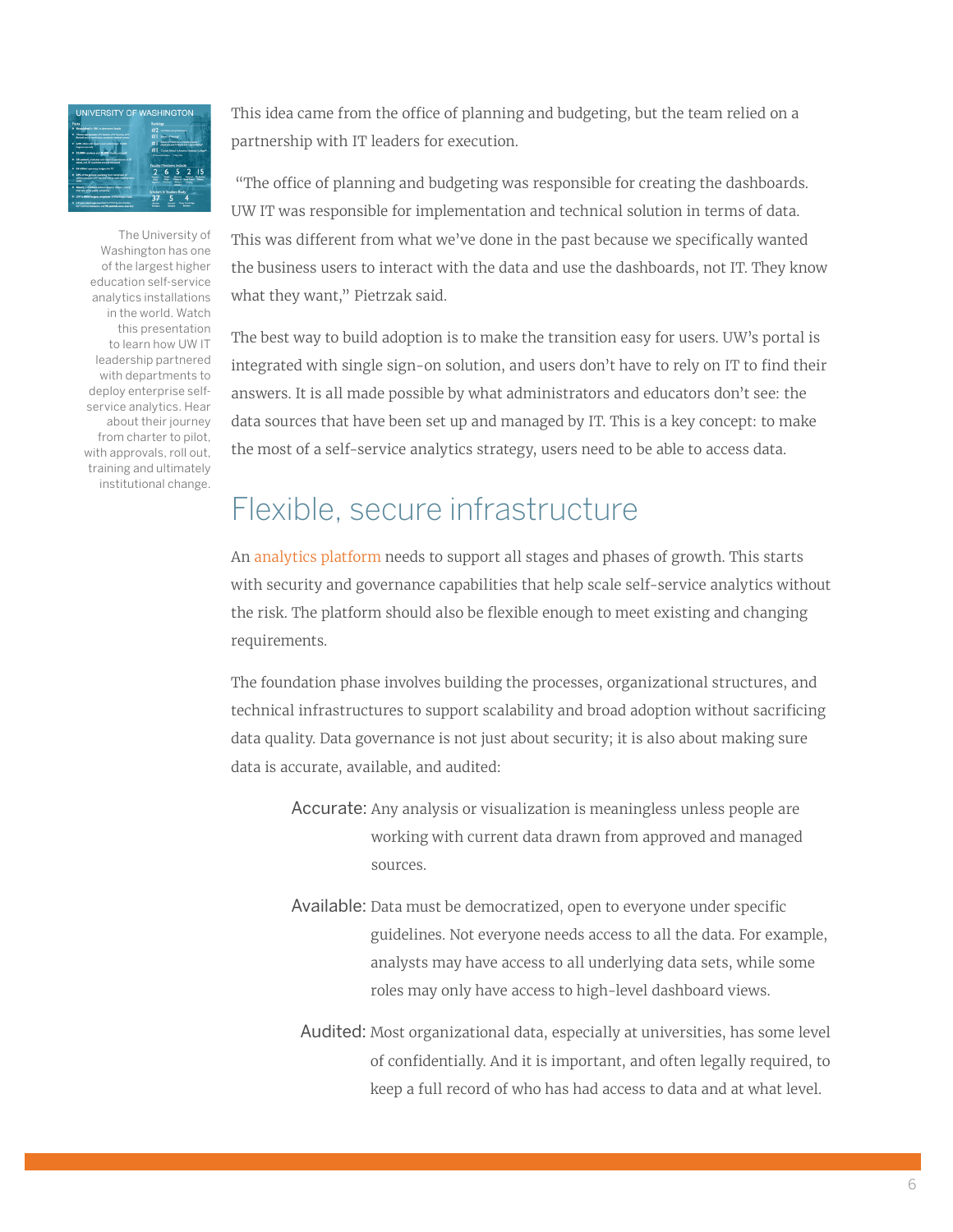The University of Notre Dame is a private research university with more than 10,000 undergraduate, professional, and graduate students.

After success within the Office of Strategic Planning and Institutional Research, Notre Dame's business intelligence team (BI) decided to open up self-service analytics to the entire institution. The team created DataND—a governed, campus-wide data portal. Keeping data security top of mind, the BI team provides governed access to the institution's enterprise data warehouse.

[Read this case study](https://www.tableau.com/solutions/customer/university-notre-dame-10x-faster-analysis-tableau-snowflake ) [to learn how Notre](https://www.tableau.com/solutions/customer/university-notre-dame-10x-faster-analysis-tableau-snowflake ) [Dame enables self](https://www.tableau.com/solutions/customer/university-notre-dame-10x-faster-analysis-tableau-snowflake )[service analytics with](https://www.tableau.com/solutions/customer/university-notre-dame-10x-faster-analysis-tableau-snowflake ) [DataND, its campus](https://www.tableau.com/solutions/customer/university-notre-dame-10x-faster-analysis-tableau-snowflake )[wide data portal.](https://www.tableau.com/solutions/customer/university-notre-dame-10x-faster-analysis-tableau-snowflake )

"The goal for DataND was to share information more broadly with campus and to make it as easily accessible as possible," says Chris Frederick, Business Intelligence Manager at Notre Dame. "DataND allows us to spend less time on finding and extracting data and more time on analyzing and understanding its implications."

With DataND, Notre Dame's offices now have a central source of truth for data, with prebuilt dashboards for quick answers and downloadable workbooks for further exploratory analyses. Instead of working in silos, offices can securely share dashboards, leading to better data accuracy.

As a result, Notre Dame's BI team reduced costs and allowed for deeper analysis with less development effort.

#### Broader adoption and deeper insights

For a business intelligence platform to drive value, people need to have the ability and the desire to use it.

Ask yourself:

 Does your BI solution require weeks of training before new users can build and publish their first dashboard or report?

 Does your business intelligence solution allow for both unlimited exploration and advanced analytics?

The platform should be intuitive for every level of user. This leads to faster onboarding and broader adoption.

 Secondly, everyone across an organization should be able to quickly derive insights from their data—inspiring action and enhancing its value. This means that users should be able to explore the data on every level, unrestricted by predefined visualization types.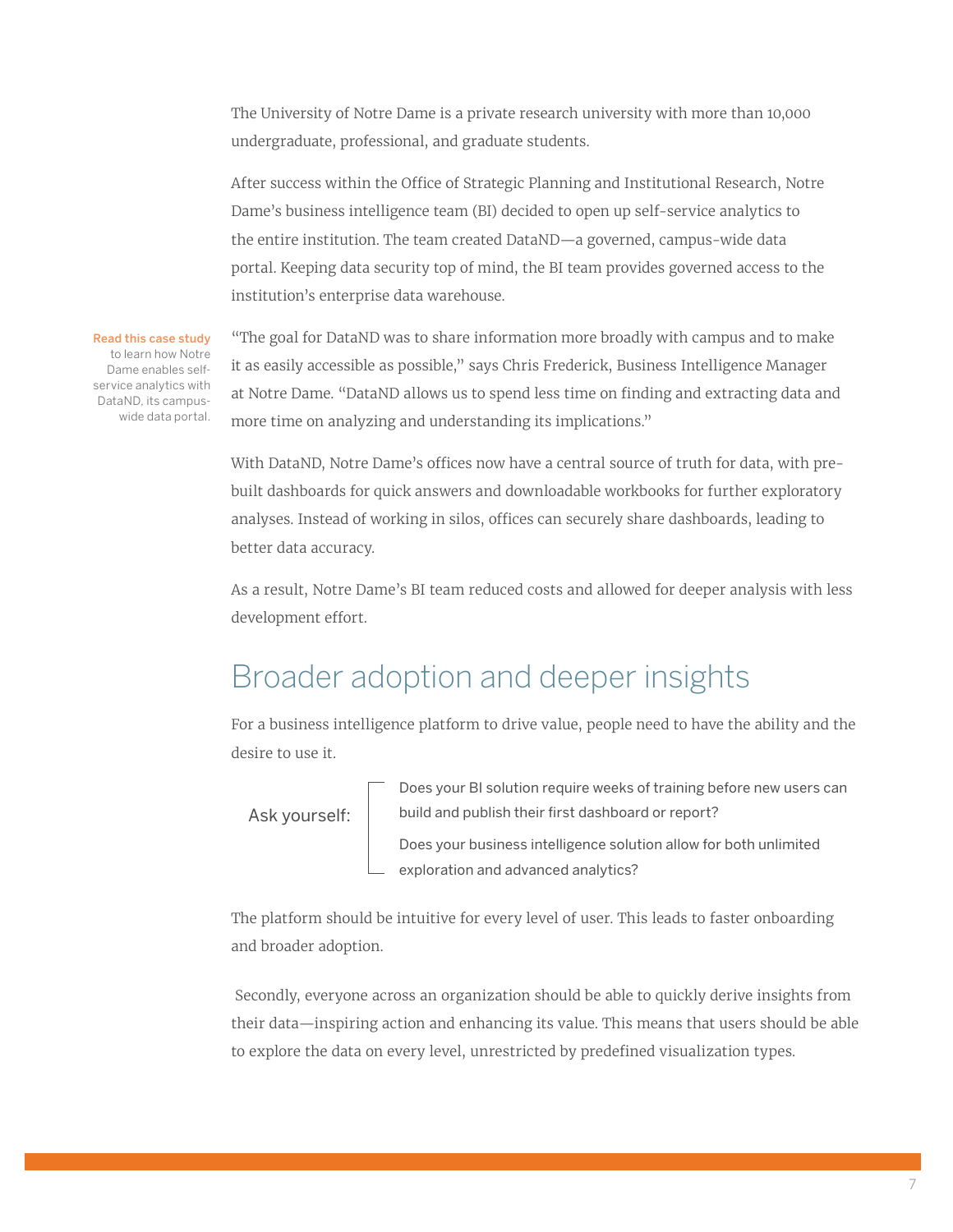Your administrators, researchers, and educators, everyone using data to drive better decisions, are thinking about the questions they need to ask of their data—not about how to use software. They should be able to easily combine data sets from different parts of the institution to answer more and more questions. This leads to faster, more-informed decision making.

Enrollment and recruiting officers from Indiana University (IU), a big Midwestern university, are no strangers to this new, faster methodology. At IU, technology and education go hand-in-hand.



Watch and learn how universities big and small are using data faster to improve student success.

With thousands of recruits each year, applications, surveys, and test scores add up to a lot of data and many questions that need fast answers. "My job is monitoring and, ultimately, proposing courses of action to help IU become a more amazing place. Ideally we're recruiting and enrolling a great class that then graduates," said Bridgett Milner, Senior Associate Director in UI's office of enrollment management.

 "Uncovering trends easily, things that used to take us hours, now often take us mere seconds. I attend weekly meetings with our leadership team; having a tool where we can easily break things apart when we're making decisions is powerful. We're uncovering new ideas all of the time about how we might do things better," she said.

Uncovering trends easily, things that used to take us hours, now often take us mere seconds… we're uncovering new ideas all of the time about how we might do things better.

— BRIDGETT MILNER, ASSOCIATE DIRECTOR IN IU'S OFFICE OF ENROLLMENT

#### Creating a culture of analytics

Enablement doesn't stop at adoption. Expanding self-service analytics across an organization requires consistent collaboration.

A "[culture of analytics](https://www.tableau.com/learn/whitepapers/how-build-culture-self-service-analytics?ref=wc&signin=63ad7d7b42418b136ad5506ad0e7c822)" stems from a commitment to educate people on processes and technology. Partner with administrators, researchers, and educators to understand their needs and to teach them best practices around accessing, requesting, and sharing data.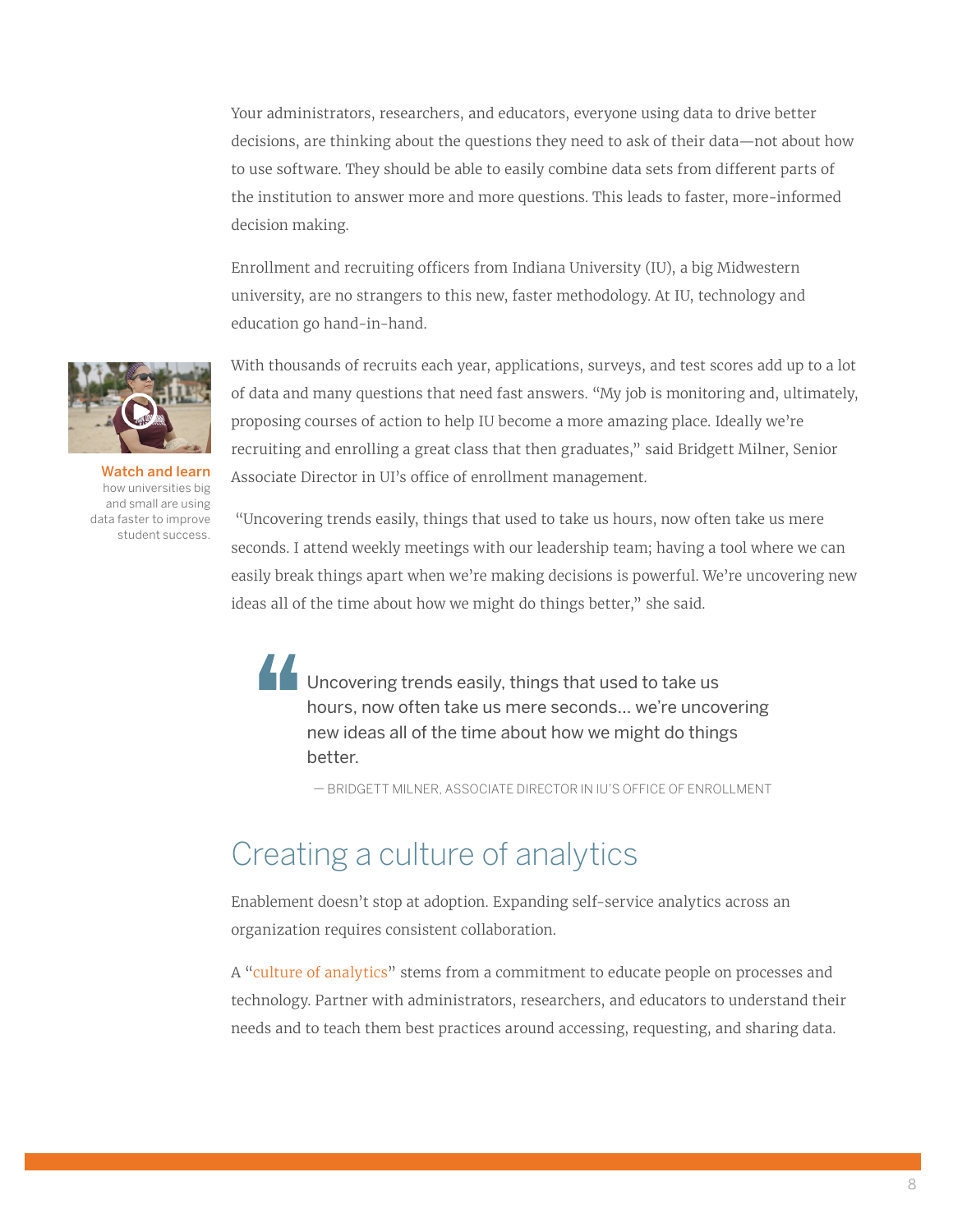This may appear in the form of enablement programs, where users can share tips, ask questions, and curate resources for additional learning.

The University of Birmingham is a public research university located in Edgbaston, Birmingham in the United Kingdom. The university encourages bold, independent thinking from both its students and staff.

Rob Andrew, Head of Business Intelligence, shares how self-service analytics has led to a productive feedback loop between departments. Now that the BI team has more insight into the needs of its staff, they're seeing more people engage with the data in regular decision making.

"[When] people start to engage with the data and appreciate what it looks like, then they'll start using it," says Andrew. "We ourselves are learning how to actually increase that user engagement."

# The bottom line

Data-driven decision-making is a change that is sweeping through universities and institutions of higher learning. Many colleges and universities no longer have the luxury of tying up valuable IT resources to dedicate to report creation. A faster, smarter adoption of a self-service analytics platform will improve speed to action and foster discovery of the "unknown unknowns."

For leadership, today's insights could influence tomorrow's mission and financial outcomes. For educators, today's data could drastically improve student success and lead to lower attrition rates and higher graduation rates for all of their students.

Before when we were doing the math, we were trying in our mind to create the picture, to view it. But here in Tableau, it is ahead of you. It's already in a picture. It's so far ahead of our old concept of dashboards.

> — CINDY SEDLACEK, DIRECTOR OF DATA ADMINISTRATION REPORTING CORNELL UNIVERSITY